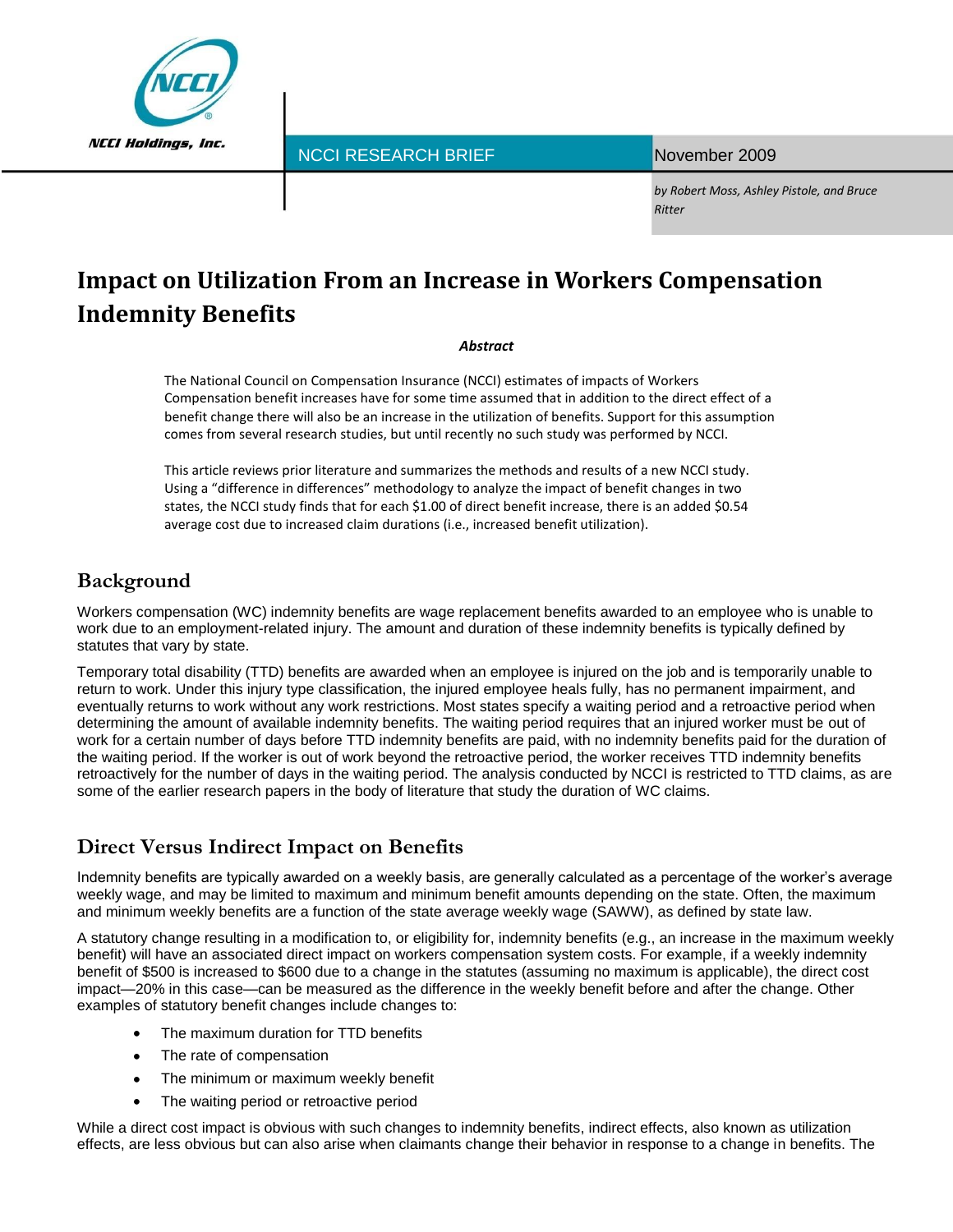two major elements of utilization effects, as identified by Gardner [4], are changes in the duration of disability and in the number of claims.

Claim frequency measures the number of workplace injuries relative to an exposure base, which is typically a dollar amount of premium or payroll. When changes are made to statutory benefits, an unintended change in the frequency of claims may also occur. According to Meyer, Viscusi, and Durbin [6], "higher benefit rates may decrease workers' incentives to avoid injuries, may increase the incentives to file for compensation for any given job injury, and may foster more claims for nonwork injuries. In addition, higher benefits may make extending the duration of a claim more attractive." The resulting increase in claim duration, as measured by the number of days for which TTD benefits are received, is considered to be a utilization impact and will thus affect the overall cost of claims.

According to Brooks [1], if utilization effects are ignored, then these effects will ultimately manifest themselves in the trend component of the ratemaking process once such experience becomes available. However, the accuracy and responsiveness of the ratemaking process can be increased if utilization is explicitly quantified and accounted for in the on-level component. By accounting for all sources of potential cost impacts, both direct and indirect, more accurate cost analyses of benefit changes can be produced, and public policy decision-making may be enhanced.

Estimating the cost impact of a statutory change in benefits should ideally acknowledge both the frequency and severity elements of possible utilization effects; however, quantifying a frequency utilization effect can be difficult due to the multitude of factors that influence the number of reported claims. In addition to the effects of the statutory benefit change being analyzed, economic and social trends, as well as other changes to the workers compensation system, are intertwined in the data. Isolating these effects can be a difficult task. Further, the limited availability of accurate and consistent exposure data from external sources makes it difficult to define and measure a frequency impact. However, as will be described hereafter, there are some contexts in which the duration impact of utilization can be isolated.

### **Review of Literature**

Several papers published in the 1990s built the framework and provided supporting evidence for NCCI's historical assumptions regarding the impact of utilization in response to changes in statutory benefit levels.

Butler [2] examined the effects of increased frequency and severity of workers compensation claims as benefits increase. He identified two explanations:

- 1. Workers are willing to take on more risk, which he calls "risk bearing moral hazard."
- 2. Higher benefits encourage workers to report more injuries and increase the duration of their claims, referred to as "claims reporting moral hazard."

Butler analyzed NCCI Unit Statistical Plan (USP) data for 39 states over a 31-year period and Occupational Safety and Health Administration (OSHA) data for 43 states over an 11-year period. NCCI data indicated that benefit utilization exists for both frequency and severity. Butler concluded that for every 10% increase in indemnity benefits, average claim costs (severity) increase by 7%, while frequency rises by 4%. His analysis using OSHA data pointed to a lower utilization impact. Butler explained the difference in results between the two data sets by noting differences in the behaviors of self-insured firms. Because the self-insured firms are more likely to take measures to reduce both risk bearing moral hazard and claims reporting moral hazard, these effects will be more prevalent in the NCCI data set, which excluded these firms.

Butler concluded that "actuarial procedures that do not account for benefit utilization, in the sense of higher claims frequency and severity as benefits increase, will likely underestimate the cost consequences of any given change in the structure of future benefits."

Brooks [1] quantified a frequency utilization effect using unit statistical data from the Workers' Compensation Insurance Rating Bureau of California to test several regression models. The dependent variable in his models was indemnity claim frequency—policy year claims per million dollars of reported payroll, adjusted to a 1987 wage level. The key explanatory variable was the indemnity benefit level. Brooks tested 84 models; the most statistically powerful model had an elasticity of 0.262, indicating that a 10% increase in the benefit level would yield a 2.6% increase in claim frequency. Brooks concluded that he was successful in determining a sound model to estimate frequency utilization due to a change in the level of benefits. However, he found no evidence of benefit utilization for either medical costs or indemnity severity.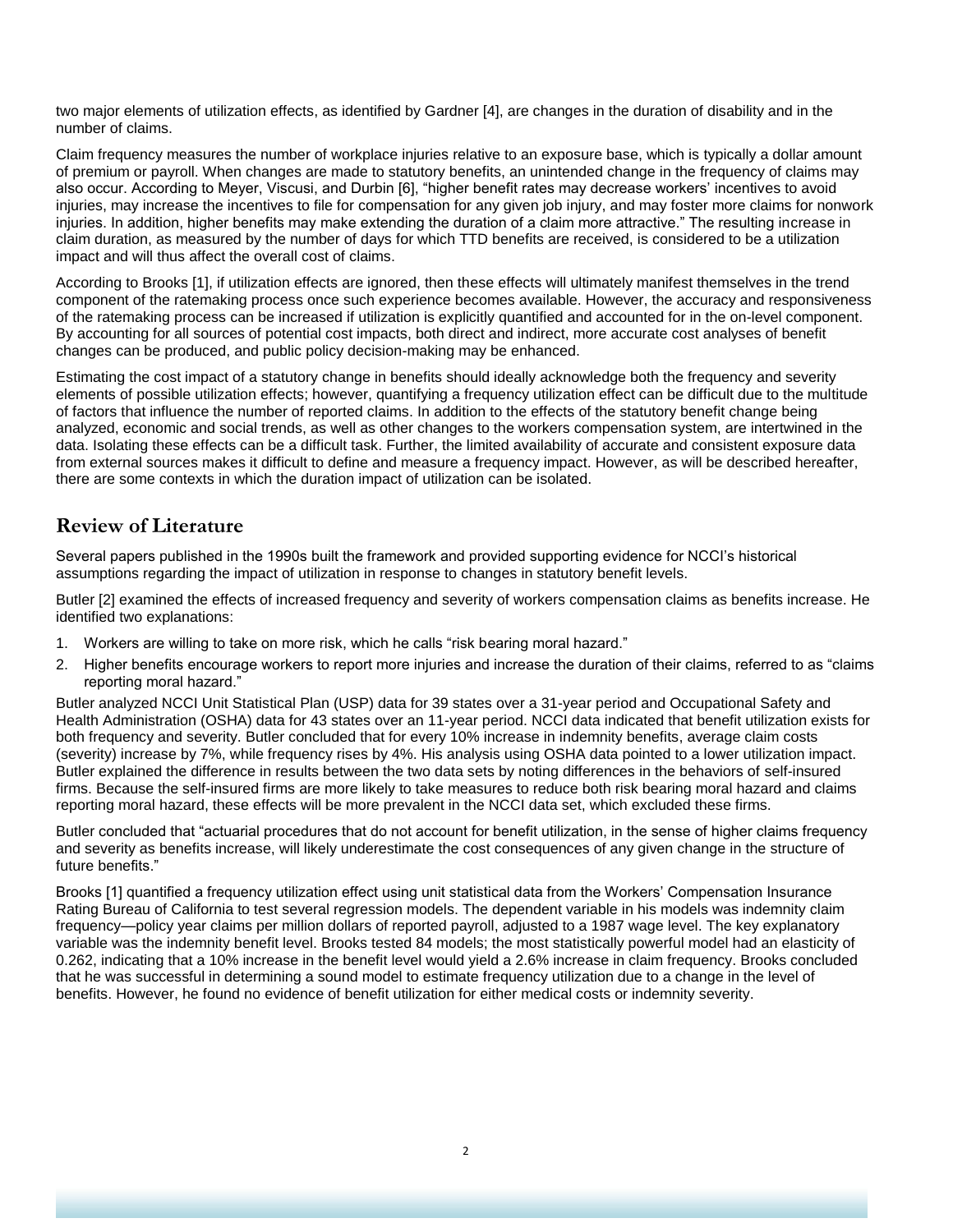# **Determining Utilization Effects Using a Natural Experiment and Difference in Differences Approach**

Many studies, including this one, are based on a *natural experiment*, where a change in statutory benefits that affects only a subset of workers allows claimants to be divided into treatment and control groups. This is in contrast to a *controlled experiment*, where separate treatment and control groups are established prior to treatment as part of the experimental design; however, controlled experiments are not practical for workers compensation. In our natural experiment, workers uniformly affected by the change in benefits comprise the treatment group, whereas workers unaffected by the change in benefits make up the control group. Data that is available before and after the benefit change can be used to analyze how the treatment and control groups each respond to the change in statutory benefits.

A *difference in differences* analysis captures the effect of utilization by measuring and comparing each group's response to the benefit change. The simplest setup is one where outcomes are observed for two groups for two time periods. The basic premise of a difference in differences approach is to examine the effect of some sort of treatment—in this case, a change in benefits—by comparing the *treatment group after treatment* both to the *treatment group before treatment* and to some other *control group*. While one might consider simply looking at the treatment group before and after treatment to try to deduce the effect of the treatment, there are likely to be other things going on at the exact same time as the treatment. For example, it is expected that certain factors (e.g., variation in economic activity) will uniformly affect the behavior of all claimants. As such, the difference in differences method uses a control group to subtract out other changes at the same time, assuming that these other changes were identical between the treatment and control groups. According to Meyer, Viscusi, and Durbin [6], ―difference-in-difference estimates, while less precise [compared to other methods], can be used to remove any bias due to changes over time in factors that are common to [the control and treatment groups].

It is important to note that the difference in differences approach is most appropriate for quantifying the utilization effect attributable to changes in duration, but less so to measure the utilization effect that originates in changes of claim frequency.

Krueger [5] analyzed the utilization effect of an increase in the minimum and maximum TTD benefits in Minnesota. Krueger performed a natural experiment for the study of injury duration, in which the reform impact ("treatment effect") is quantified by the difference in differences in injury durations between treatment and control groups; Krueger complemented this approach using regression analysis. Krueger found that a 5% increase in benefits yields an 8% increase in the average duration of TTD injuries. Further, he showed that the utilization response tends to be greater for short-term injuries than long-term injuries, and greater for privately-insured firms than for self-insured firms.

Meyer, Viscusi, and Durbin [6] analyzed the impact of TTD claim duration in response to an increase in the maximum weekly benefit, also using a natural experiment and a difference in differences approach. These authors examined Kentucky and Michigan data from NCCI's Detailed Claim Information (DCI) database and found an elasticity of the duration of claims with respect to the TTD benefit of 0.34 for Kentucky and 0.40 for Michigan. In other words, a 10% increase in the benefit level is associated with an increase in claim durations of 3%–4%. They concluded that there is "a substantial effect of the level of temporary total benefits on the duration of workers' compensation claims."

As demonstrated by the results of the studies reviewed, while there may be some variability in the estimated elasticities with respect to the frequency and duration of claims, the consensus is that there is an increase in the utilization of benefits in response to an increase in indemnity benefits.

# **Method—Event Study**

 $\overline{\phantom{a}}$ 

Many past studies on the impact of workers compensation benefit changes on injury duration can be classified as either cross-sectional studies or event studies.<sup>1</sup> The research framework underlying NCCI's study is a natural experiment, with two separate *event studies* selected for analysis. According to Krueger [5], the event study allows us to focus on the variation over time in a given state, unlike the cross-sectional study which is "unavoidably hindered" due to the fact that many institutional factors and the administration of workers compensation benefits vary from state to state.

 $1$ In cross-sectional studies, differences in legislative provisions across states are modeled in attempts to gauge the impact of these differences on claimant behavior. Event studies, where the event is defined as the legislative change, focus on variation over time in a given state instead of focusing on variation across states at a given point in time.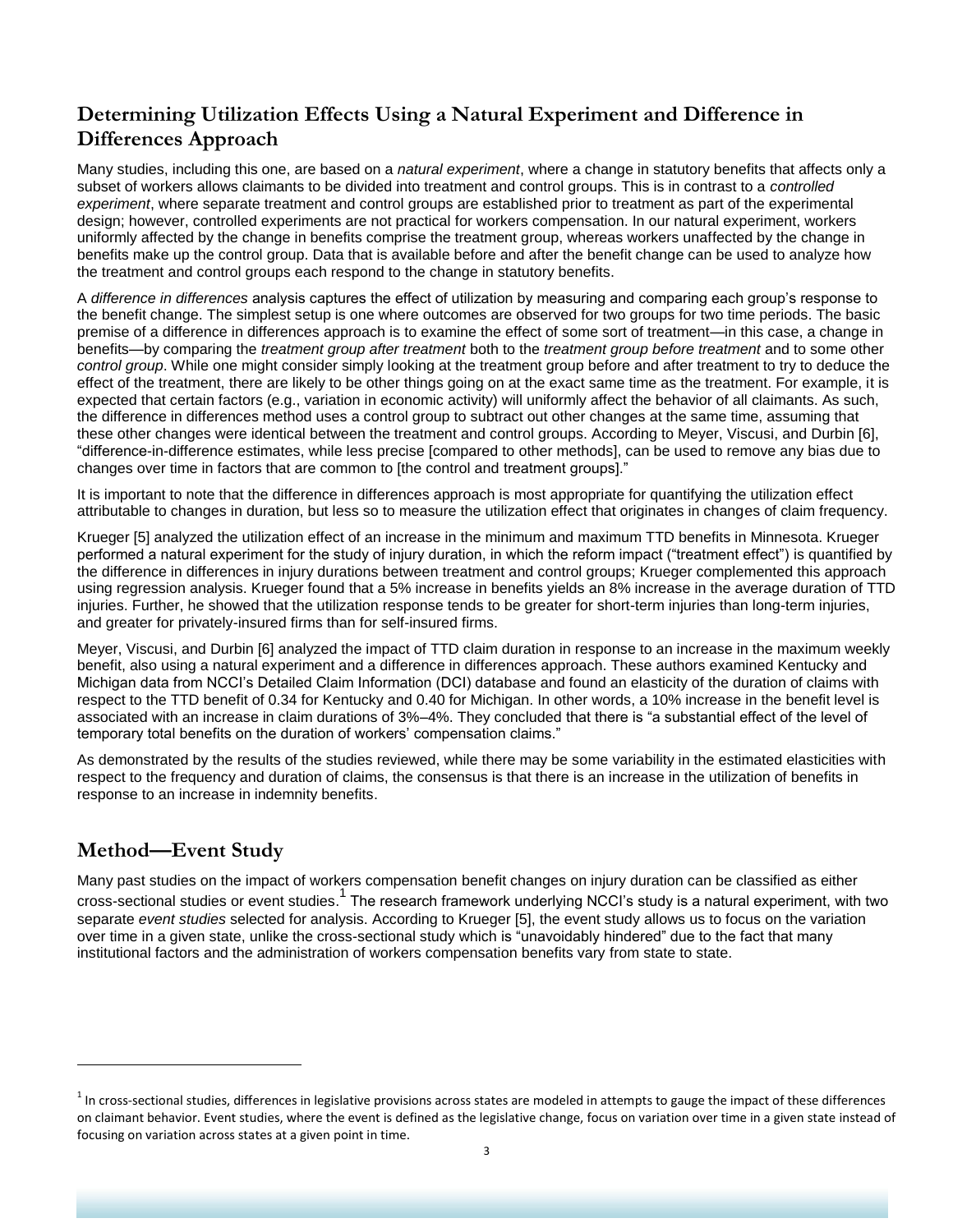In order to conduct an event study, one must have the following elements:

- An event; in our case, a legislative reform
- A time window surrounding the event, such that the impact of the event can be isolated
- Control and treatment groups, which differentiate between claimants who are affected and those who are not affected by the event

The utilization effect is then estimated using a difference in differences approach. In other words, the utilization effect can be measured as the difference in the "post-reform minus pre-reform" differences between the treatment group and the control group. The observable change in duration for the treatment group from the pre-reform period to post-reform period can be attributed to the utilization effect plus any change common to all claimants (as may be caused by changes in economic activity, for instance). By subtracting the difference in duration for the control group from the pre-reform to post-reform periods, we are able to isolate the utilization effect that is causal to the reform (Schmid [7]).

#### **Utilization Effect =**

| Mean Benefit Duration in           |  |
|------------------------------------|--|
| <b>Post-Reform Treatment Group</b> |  |
| <b>MINUS</b><br>Minus              |  |
| Mean Benefit Duration in           |  |
| Pre-Reform Treatment Group         |  |
|                                    |  |

Mean Benefit Duration in *Post-Reform Control Group* Minus Mean Benefit Duration in *Pre-Reform Control Group*

After obtaining an estimate of the utilization effect, the probability distribution around this estimated effect is obtained by means of a statistical technique called "bootstrapping."

#### **Event Studies Examined: Oregon and New Mexico**

 $\overline{\phantom{a}}$ 

NCCI selected two relatively recent benefit reforms to analyze the impact of utilization within the chosen research framework. Oregon and New Mexico were identified as two states with significant changes in TTD benefits and, at the same time, with no major changes to the workers compensation system in the three years prior or subsequent to the TTD benefit change being studied. The selection of an isolated benefit change allows for the quantification of the effects of utilization by isolating the effect of the legislative reform from other potential influences in the workers compensation system.

In the two states studied, TTD claims account for 63.4%–68.8% of lost-time claims, with TTD benefit dollars comprising 13.6%–19.5% of total indemnity costs.<sup>3</sup> Oregon statutes place no limit on the duration of TTD benefits, and the maximum duration of TTD benefits in New Mexico is generous (700 weeks) when compared to other states. This common feature of the two states in our study is of particular importance because it gives the injured worker some control over the duration of disability. An increase in the TTD indemnity benefits may therefore offer an incentive for behavioral changes, leading to a potential utilization impact.

Included below is a description of the two benefit reforms that underlie our analysis along with the experimental groups for our natural experiment.

<sup>&</sup>lt;sup>2</sup> The term *bootstrapping* comes from the expression "pulling oneself up by one's bootstraps"—in this case, using the sample data as a population from which repeated samples are drawn.

<sup>3</sup> Based on NCCI's Statistical Plan data from the latest 5 policy periods available for Oregon (1/01–12/05) and New Mexico (7/01–6/06).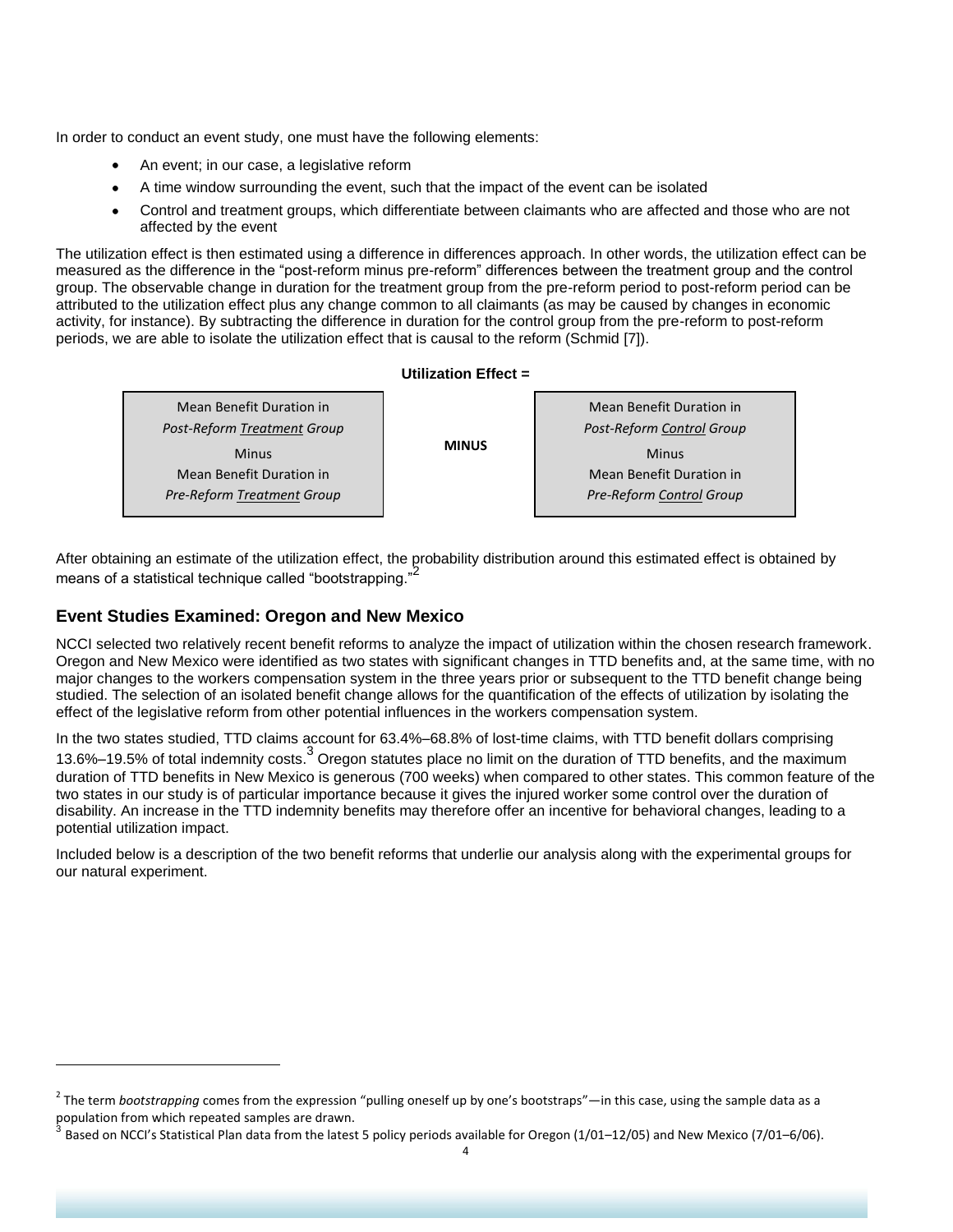### *Oregon—Senate Bill (SB) 485, Effective January 1, 2002*

SB 485 contained a number of changes to the workers compensation system in Oregon:

- Increased the maximum weekly benefit for TTD injuries from 100% to 133% of the SAWW (an increase of  $\bullet$ 33.0%)
- Increased the amount of compensation per degree of impairment for both scheduled and nonscheduled PPD injuries
- Redefined "preexisting condition" in a stricter manner, and placed the burden of proof of preexisting conditions on the employer
- Changed the benefit calculation for workers with more than one job, and provided for reimbursement to the carrier on behalf of the Workers' Benefit Fund in these cases
- Several provisions affecting medical costs only  $\bullet$
- Other administrative changes

Our analysis of SB 485 is limited to the increase in the maximum weekly TTD benefit from 100% to 133% of the SAWW. Hereafter, the term SB 485 is confined to this aspect of the reform.

In Oregon, workers who sustain job-related injuries are subject to a 3-day waiting period before they are eligible for TTD indemnity benefits, and they are subject to a 14-day retroactive period.<sup>4</sup> The compensation rate for Oregon TTD benefits is 66⅔% of the worker's preinjury wage.

In the original pricing of the increase in the maximum weekly TTD benefit, NCCI estimated a direct cost impact of +3.6% on TTD indemnity costs and assumed a utilization impact of 25% of the direct cost impact (based on past studies), which amounts to an additional +0.9%, thus generating a total impact on TTD indemnity costs of +4.5%. The direct cost impact was based on a countrywide wage distribution<sup>5</sup> indexed to Oregon's average weekly wage and assumed that only a portion of the workers currently receiving the maximum benefit would realize the full 33% increase in TTD benefits (while others would see an increase between 0% and 33%).

#### *Oregon—Natural Experiment*

We set up a natural experiment to measure the effect of utilization in response to the TTD benefit change included in Oregon SB 485. The following three groups were constructed:

| Group | <b>Workers Earning:</b>                | Affected by Increase? |
|-------|----------------------------------------|-----------------------|
|       | $\leq$ 150% of the SAWW $*$            | No                    |
| в     | Between 150% and 199.5% of the SAWW ** | Partially             |
|       | $\geq$ 199.5% of the SAWW              | Fully                 |

#### **Table 1: Oregon SB 485 Experimental Groups for Natural Experiment**

\* Old Maximum Benefit equals 100% of SAWW; 100% / 66⅔% = 150%

\*\* New Maximum Benefit equals 133% of SAWW; 133% / 66⅔% = 199.5%

 $\overline{\phantom{a}}$ 

 $^4$  The worker is eligible to receive benefits for the first 3 days of disability if the worker is admitted as an inpatient to a hospital within 14 days of the first onset of total disability.

<sup>&</sup>lt;sup>5</sup> Based on NCCI's Detailed Claim Information data.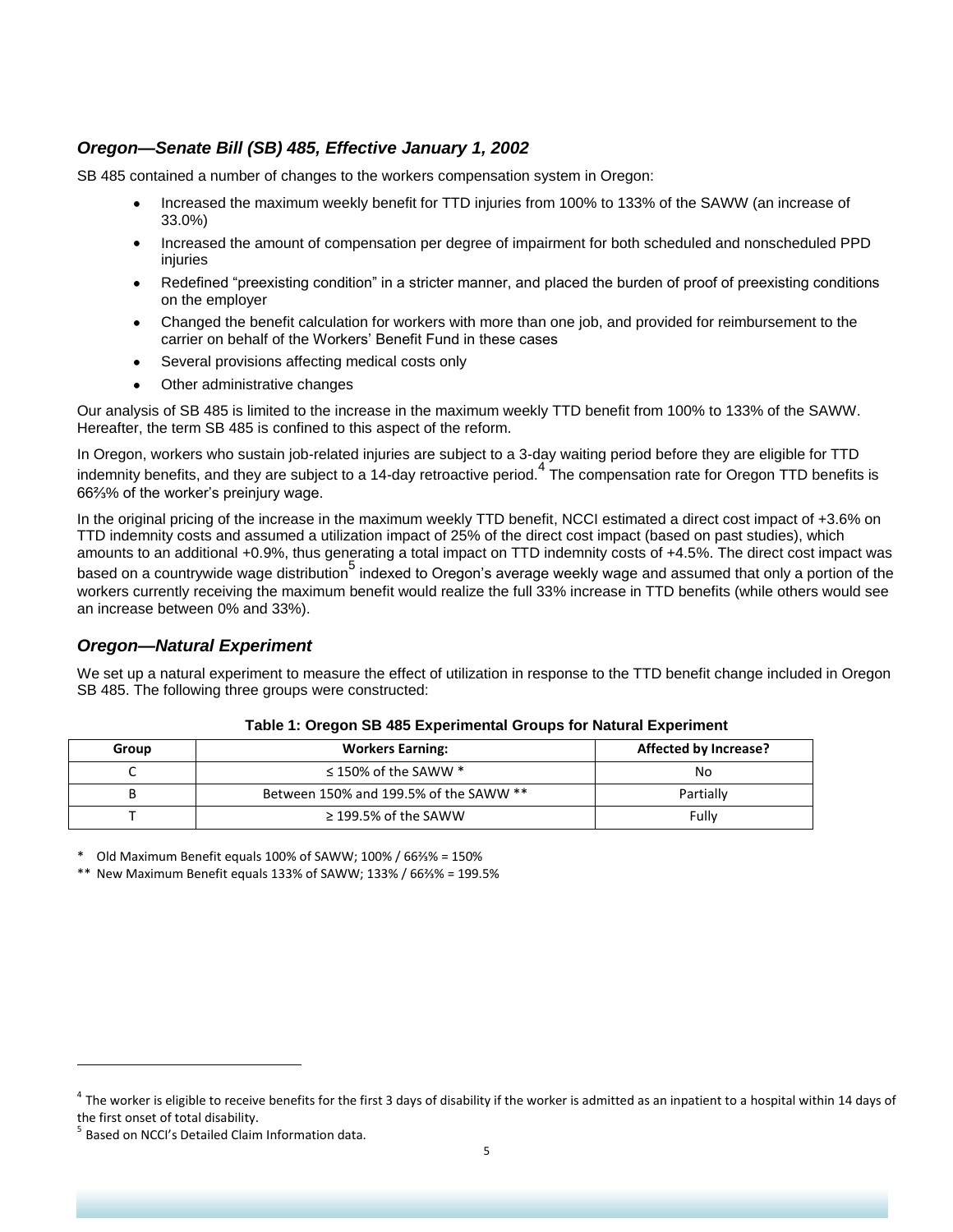#### **Chart 1: Oregon TTD Weekly Benefit as a Function of Preinjury Weekly Wage**



Before the benefit change, the maximum weekly benefit in Oregon was equal to 100% of the SAWW, which was \$645.00 as of January 1, 2002. In order to receive the maximum weekly benefit, a worker must have earned a weekly wage of \$967.50 or more (\$967.50 x 66⅔% = \$645.00). SB 485 increased the maximum weekly benefit by 33% to 133% of the SAWW, or \$857.85. A worker must earn a weekly wage of \$1,286.78 or more to receive the new maximum weekly benefit (\$1,286.78 x  $66\frac{2}{9}\% = $857.85$ ).

In Chart 1, the dark gray shaded area labeled "Control Group (C)" corresponds to Group C in Table 1, the light gray shaded area labeled "Treatment Group (T)" corresponds to Group T, and the area under the curve between these two groups corresponds to Group B. Workers earning less than \$75.00 per week are not considered in the Control Group because they are subject to the various minimum weekly benefits depending on their wages, as determined by Oregon statutes.

### *New Mexico—Senate Bill (SB) 148, Effective January 1, 2000*

SB 148 enacted the following two changes to the New Mexico workers compensation system:

- Increased the maximum weekly benefit for all injury types from 85% to 100% of the SAWW (an increase of 17.6%)
- Increased the maximum funeral expense from \$3,000 to \$7,500

Our analysis of SB 148 is limited to the increase in the maximum weekly TTD benefit. Hereafter, "SB 148" refers strictly to this aspect of the reform.

In New Mexico, workers who sustain a work-related injury are subject to a 7-day waiting period before they are eligible for TTD indemnity benefits, and they are subject to a 28-day retroactive period. The compensation rate for New Mexico TTD benefits is set at 66⅔% of the worker's preinjury weekly wage.

In the original pricing of the change in the maximum weekly benefit, NCCI estimated a direct cost impact of +5.9% on TTD indemnity costs, and it did not include an impact for utilization. This cost impact was based on a countrywide wage distribution<sup>6</sup> indexed to New Mexico's average weekly wage and assumed that only a portion of the workers currently receiving the maximum benefit would realize the full 17.6% increase in TTD benefits (while others would see an increase between 0% and 17.6%).

 $\overline{\phantom{a}}$ 

 $<sup>6</sup>$  Based on NCCI's Detailed Claim Information data.</sup>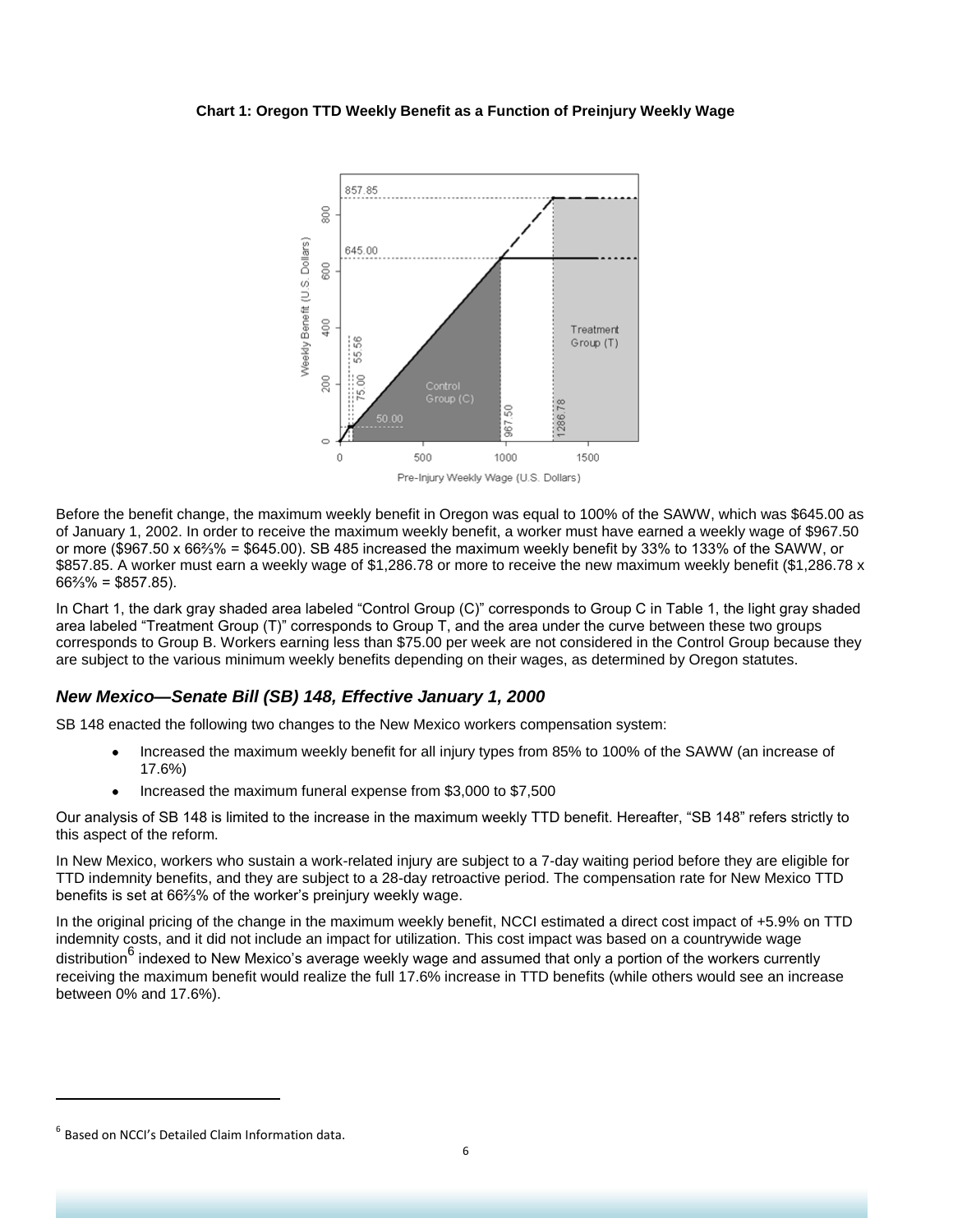#### *New Mexico—Natural Experiment*

We constructed the following three groups in order to set up a natural experiment for the purpose of quantifying the effect of utilization in response to the TTD benefit change included in New Mexico SB 148:

| Group | <b>Workers Earning:</b>                | <b>Affected by Increase?</b> |
|-------|----------------------------------------|------------------------------|
| ֊     | $\leq$ 127.5% of the SAWW $*$          | No                           |
|       | Between 127.5% and 150% of the SAWW ** | Partially                    |
|       | $\geq$ 150% of the SAWW                | Fully                        |

**Table 2: New Mexico SB 148 Experimental Groups for Natural Experiment**

\* Old Maximum Benefit equals 85% of SAWW; 85% / 66⅔% = 127.5%

\*\* New Maximum Benefit equals 100% of SAWW; 100% / 66⅔% = 150%





Pre-Injury Weekly Wage (U.S. Dollars)

Before the benefit change, the maximum weekly benefit in New Mexico was equal to 85% of the SAWW, which was \$408.40 as of January 1, 2000. In order to receive the maximum weekly benefit, a worker must have earned a weekly wage of \$612.60 or more (\$612.60 x 66⅔% = \$408.40). SB 148 increased the maximum weekly benefit by 17.6% from 85% to 100% of the SAWW, or \$480.47. A worker must earn a weekly wage of \$720.71 or more to receive the new maximum weekly benefit (\$720.71 x 66⅔% = \$480.47).

In Chart 2, the dark gray shaded area labeled "Control Group  $(C)$ " corresponds to Group C in Table 2, the light gray shaded area labeled "Treatment Group (T)" corresponds to Group T, and the area under the curve between these two groups corresponds to Group B. Workers earning less than \$54.00 per week are not considered in the Control Group because they are subject to the various minimum weekly benefits depending on their wages, as determined by New Mexico statutes.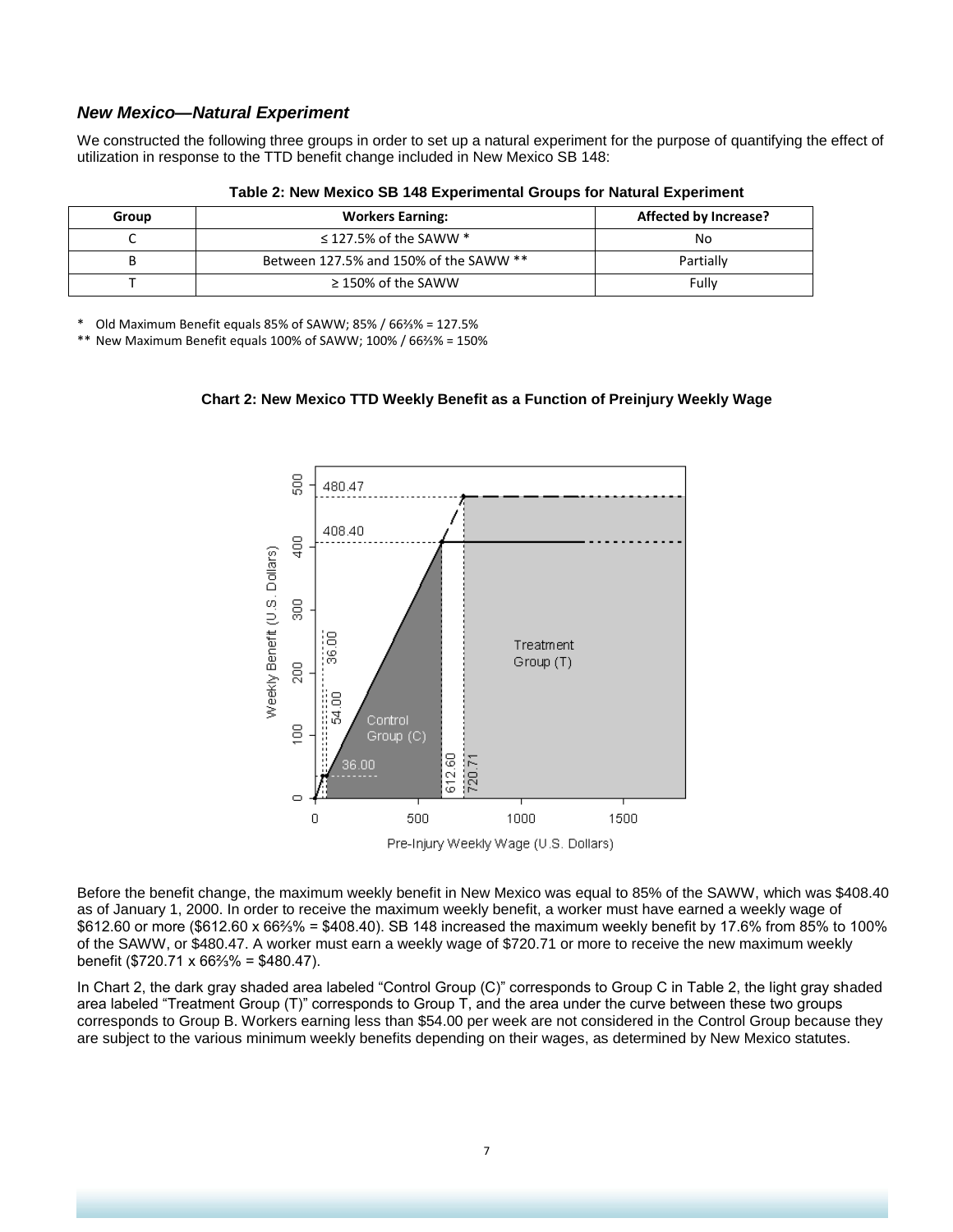# **The Underlying Data**

l

For the analysis of Oregon SB 485, claims records were supplied by the Oregon Department of Consumer and Business Services. The data set comprises all lost-time claims with dates of injury between (and inclusive of) January 1, 1999 and December 31, 2004, evaluated as of December 31, 2008, thus creating a 36-month window on either side of the January 1, 2002 reform effective date.

The New Mexico Workers Compensation Administration provided claims records for the New Mexico SB 148 analysis. This data set encompasses all lost-time claims in the 36-month windows surrounding the reform effective date of January 1, 2000, thus encompassing claims with injury dates between (and inclusive of) January 1, 1997 and December 31, 2002, evaluated as of December 31, 2008.

The detailed records provided by each party represent a rich collection of data elements, including information on the duration of injury and claim characteristics such as demographic information and the preinjury weekly wage. Cleansing the raw data leaves us with a set of 53,681 TTD claims for Oregon, and a set of 14,778 TTD claims for New Mexico. All claims in the final two data sets may be considered closed (which eliminates the problem of right-censoring). For a detailed description of the data cleansing process, see Schmid [7].

Chart 3 illustrates the relative frequency of the Oregon claim records by preinjury wage. It is evident that the great majority of the claims reside in the control group, as compared to the treatment group (92.8% versus 1.2%). The New Mexico data set exhibits a similar distribution of claims, as seen in Chart 4. Again, the control group is more heavily populated than the treatment group (83.1% versus 9.4%, respectively)<sup>7</sup>.



#### **Chart 3: Population of Treatment and Control Groups in Oregon Data Set**

<sup>&</sup>lt;sup>7</sup> The larger percentage of claims in the treatment group in New Mexico (9.4%) compared to Oregon (1.2%) is due to the lower maximum benefit threshold as a percent of the SAWW in New Mexico (100%) compared to Oregon (133%).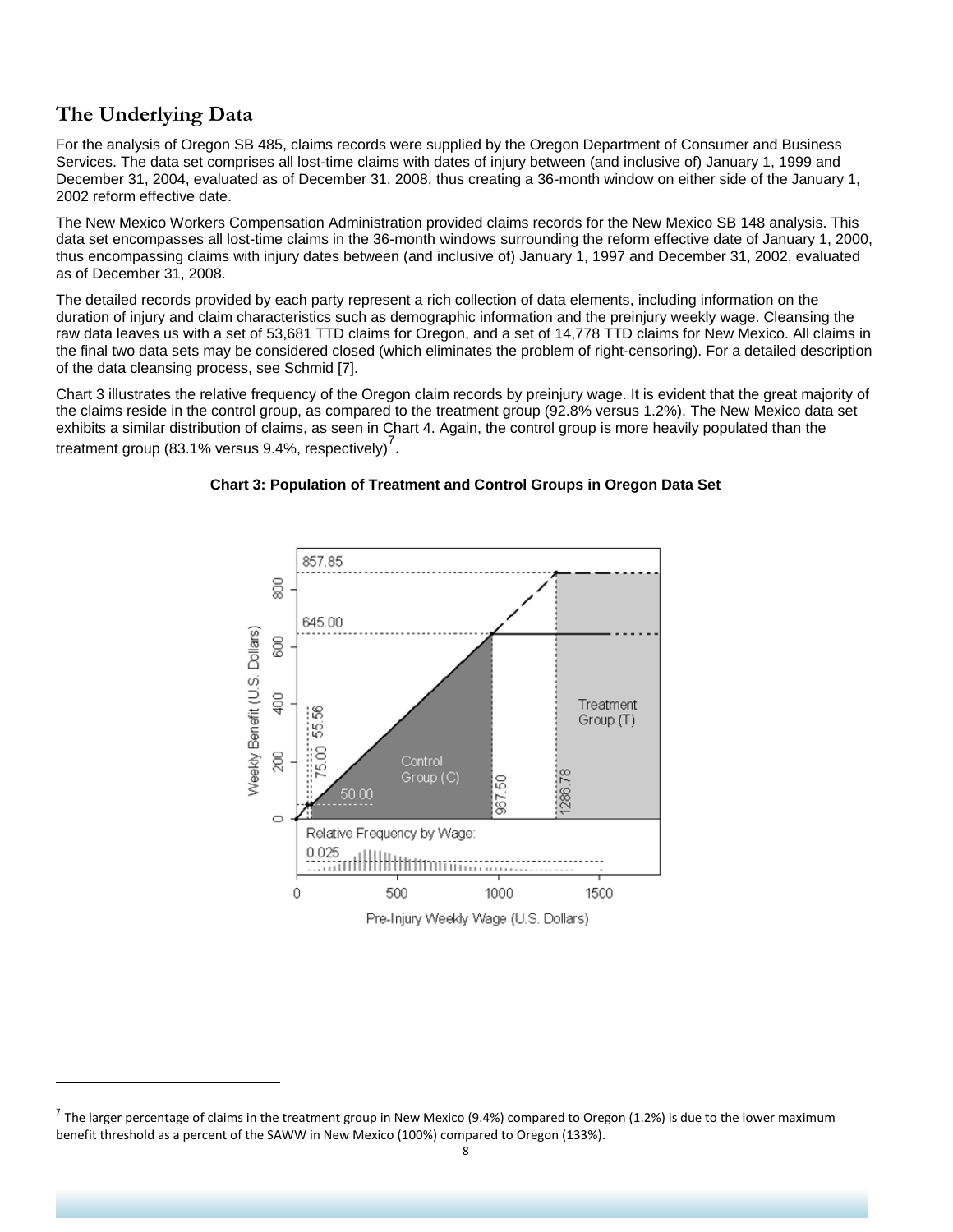#### **Chart 4: Population of Treatment and Control Groups in New Mexico Data Set**



### **Statistical Analysis**

 $\overline{\phantom{a}}$ 

The statistical analysis starts with the computation of the utilization effect, as measured by the difference in differences approach.<sup>8</sup> Due to the multitude of factors affecting the claims count, the natural experiment is not a suitable research framework for studying changes in claim frequency. Therefore, the difference in difference approach used here focuses only on benefit duration.

The benefit duration (in weeks of calendar time) for each record is calculated as the number of lost-time days for which the claimant received benefits, divided by the preinjury number of days the claimant worked per week.<sup>9</sup> NCCI's estimate of the utilization effect is calculated based on the difference in mean benefit duration, postreform versus prereform. The first difference corresponds to the treatment group, and the second to the control group.

For the Oregon data set, the resulting utilization effect equals 0.76 weeks. When applying a "ratio of ratios" approach (akin to the difference in differences approach), these 0.76 weeks translate into a utilization effect of 17.5%. In other words, the indirect response to the reform of injured workers in the treatment group was to increase the injury duration by 17.5%, on average.

In New Mexico, the difference in differences analysis yields for the treatment group a utilization effect of 0.41 weeks, or 7.6%. It is noteworthy that the increase in the maximum TTD benefit in the New Mexico reform was only about half the amount of the increase in the maximum TTD benefit in the Oregon reform, 17.6% compared to 33%, thus explaining the lower utilization effect.

<sup>8</sup> For a more technical discussion of the statistical analysis summarized here, refer to *Indemnity Benefit Duration, Maximum Weekly Benefits, and Claim Attributes* (Schmid [7]).

 $9$  If the number of days the claimant worked per week was not available, a 5-day workweek was assumed.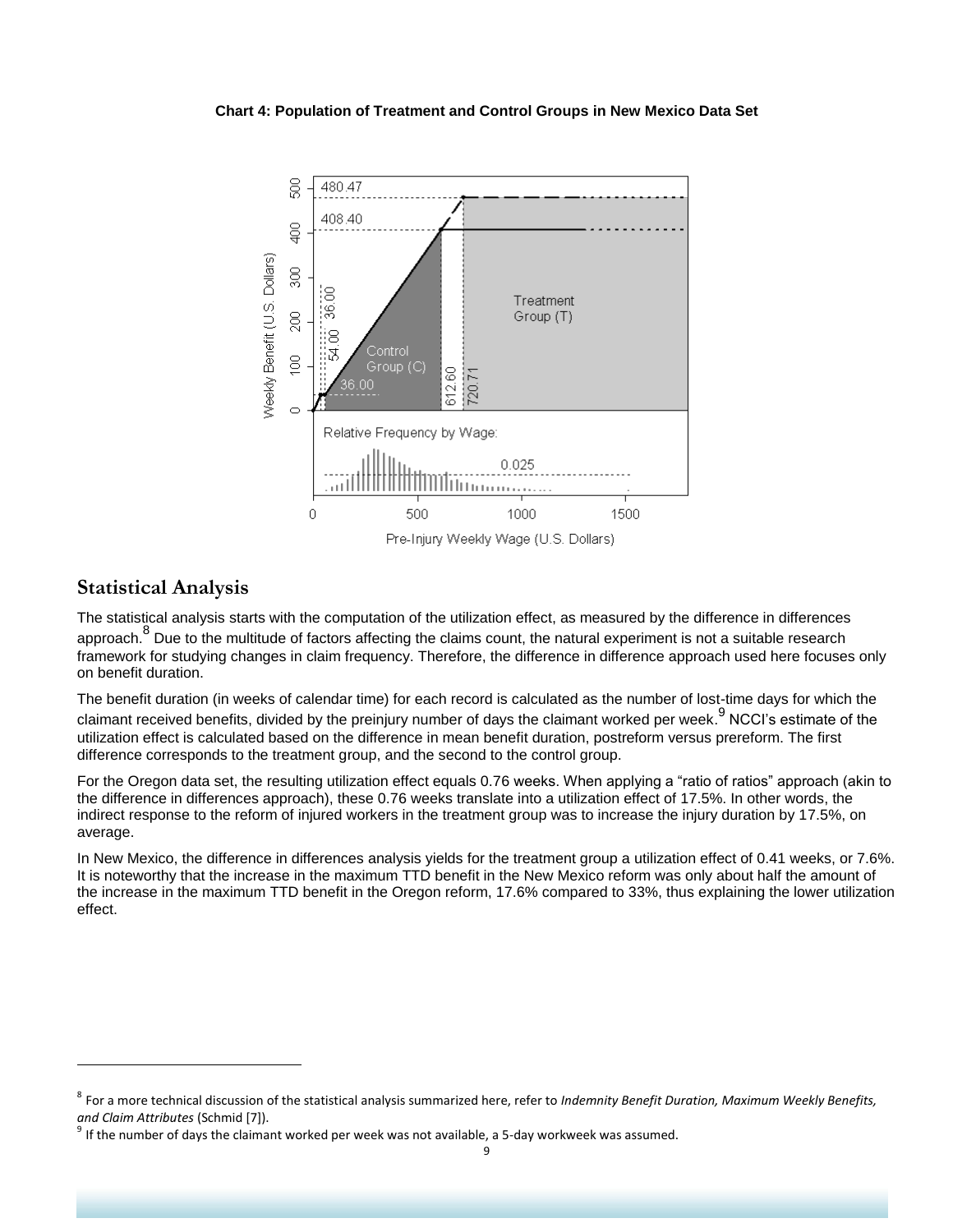While this difference in difference analysis generates the utilization effect we seek, we are also interested in knowing how this translates into a total impact on indemnity payments. The total TTD indemnity cost impact in Oregon, accounting for both the direct and indirect (utilization) effects of the reform, was measured at 3.82%. The effect of utilization alone, at prereform benefit levels, was 1.17%, or about 31% of the total impact. For the New Mexico data set, the total effect of the reform was measured at 4.50%; the effect of utilization alone, at prereform levels, was 1.30%, or about 29% of the total impact. If the utilization impact is calculated at postreform benefit levels, then this effect amounts to 38% and 33% (respectively) of the total cost impact.<sup>10</sup>

Charts 5 and 6 display the total effects for Oregon and New Mexico alongside of the utilization effect, at prereform benefit levels, alongside of bootstrapped probability distributions.

#### **Chart 5: Relative Increase in Payments on Oregon TTD Claims: Treatment Effect and Total Effect**



Relative Difference in TTD Indemnity Payments (0.1 Means 10 Percent)

l

<sup>&</sup>lt;sup>10</sup> For details on how the utilization impact is translated from a percentage increase in injury duration of the treatment group into a percentage increase in indemnity benefits for all affected claimants, see Schmid [7].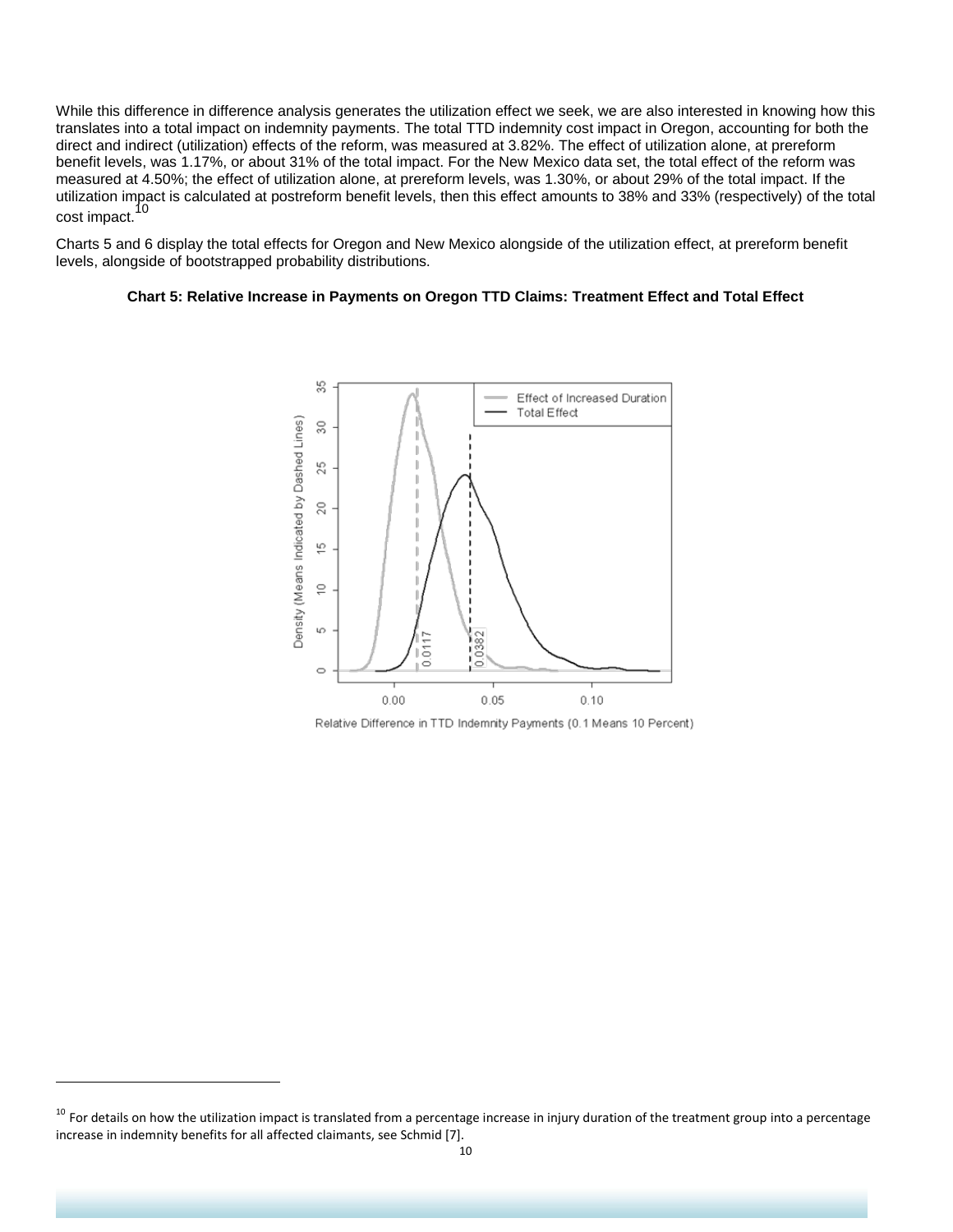#### **Chart 6: Relative Increase in Payments on New Mexico TTD Claims: Treatment Effect and Total Effect**



## **Results and Conclusions**

The results of this analysis provide support for the utilization effects of statutory changes in indemnity benefits.

For the Oregon study, the 33.0% increase in the maximum weekly TTD benefit resulted in a 17.5% impact on utilization. This implies a duration/benefit elasticity of 0.53 (17.5% / 33.0%). The 7.6% increase in benefit duration in response to a 17.6% increase in the maximum weekly indemnity benefit in New Mexico translates into a duration/benefit elasticity of 0.43 (7.6% / 17.6%). These elasticities are comparable to the range of results from previous research:

- Gardner [3] stated that a 20% increase in benefits comes with a (minimum) increase in utilization of 10% (for an implied minimum elasticity of 0.50)
- Meyer, Viscusi, and Durbin [6] reported elasticities ranging from 0.27 to 0.62, which clustered mostly within the  $\bullet$ range of 0.3 to 0.4, for TTD benefit increases of about 50% in Kentucky and Michigan
- Krueger [5] established an elasticity of 1.67 in his study of a 5% TTD benefit increase in Minnesota  $\bullet$
- Gardner [4], who studied a 50% increase in the maximum TTD benefit in Connecticut, found that for every 20% increase in benefits, utilization increases by about 18%, thus proposing an elasticity of 0.9

In terms of TTD indemnity costs, both the Oregon (38%) and New Mexico (33%) studies show that approximately 35% of the total cost impact can be attributed to a duration utilization effect. Therefore, one could estimate the total impact of a change in TTD benefits by applying a factor of  $1.54$  [= $1/(1 - 0.35)$ ] to the direct cost impact. The focus of this research has been on two event studies where TTD benefits had increased. Some might interpret our findings to also conclude that a decrease in TTD indemnity benefits would result in a utilization impact. However, no such analysis was performed with which to reach such a conclusion.

Note that the difference in differences approach used here captures the portion of the utilization effect that is attributable to changes in duration only; in other words, this method is not suitable for measuring the impact on the frequency of claims that may arise from a statutory indemnity benefit change. However, there are studies indicating that statutory indemnity benefit changes may affect frequency. For instance, Gardner [4] found for Connecticut that a 50% increase in the maximum weekly benefit was associated with an increase in the number of indemnity claims of 5%. Therefore, it may be appropriate to include both a duration utilization effect and frequency utilization effect when estimating the final cost impact of legislative benefit changes.